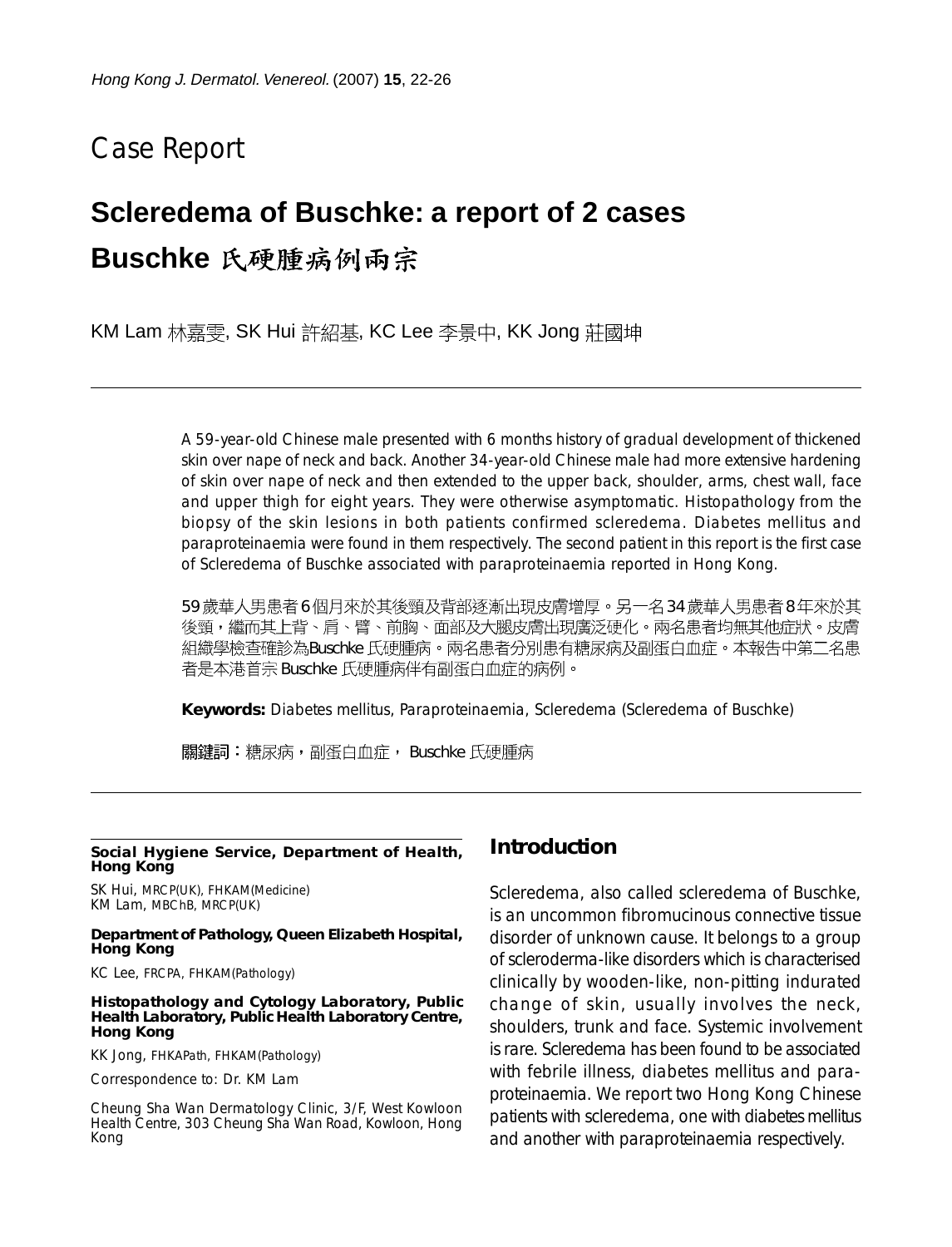### **Case report**

#### *Patient 1*

A 59-year-old Chinese male was first seen in Aug 2005 because of gradual development of thickened skin over nape of neck and back for 6 months. He was otherwise well with no joint pain, dyspnoea or dysphagia. He had hypertension, ischaemic heart disease with percutaneous transluminal coronary angioplasty done 2 years ago and benign prostatic



**Figure 1.** Ill-defined non-pitting indurated plaque over the nape of neck and upper back of the patient. There was mild erythema.

hypertrophy. He was on regular medications including aspirin, metoprolol, simvastatin and prazosin. Family history was unremarkable.

Physical examination showed ill defined non pitting indurated plaque over nape of neck and upper back with mild erythema (Figure 1). There was no limitation in neck or shoulder movement. The remaining examination was normal.

Blood was taken for this patient and fasting blood glucose was found to be elevated, 7.1 mmol/L (3.6-6.1 mmol/L). IgA was mildly raised to 4.07 g/L (0.68-3.78 g/L), IgM and IgG were normal at 0.65 g/L (0.60-2.63 g/L) and 13.8 g/L (6.9-16.2 g/L) respectively. Paraprotein was not detected. Other blood investigations including complete blood picture, renal and liver function tests were all normal. An incisional skin biopsy showed thick dermis with thickened collagen bundles which were separated by clear spaces. The sebaceous gland was located in the upper dermis. There appeared no obvious increase in fibroblasts and little inflammatory cells present. The collagen did not appear homogenised and hyalinized (Figure 2). Alcian blue stain showed some interstitial mucin in the dermis (Figure 3). These findings were compatible with scleredema.



**Figure 2.** Objective 2.5x. The dermis is thickened by increased amount of collagen fibers.



**Figure 3.** Alcian blue stain. There is a small amount of mucin in the widened spaces among the collagen bundles.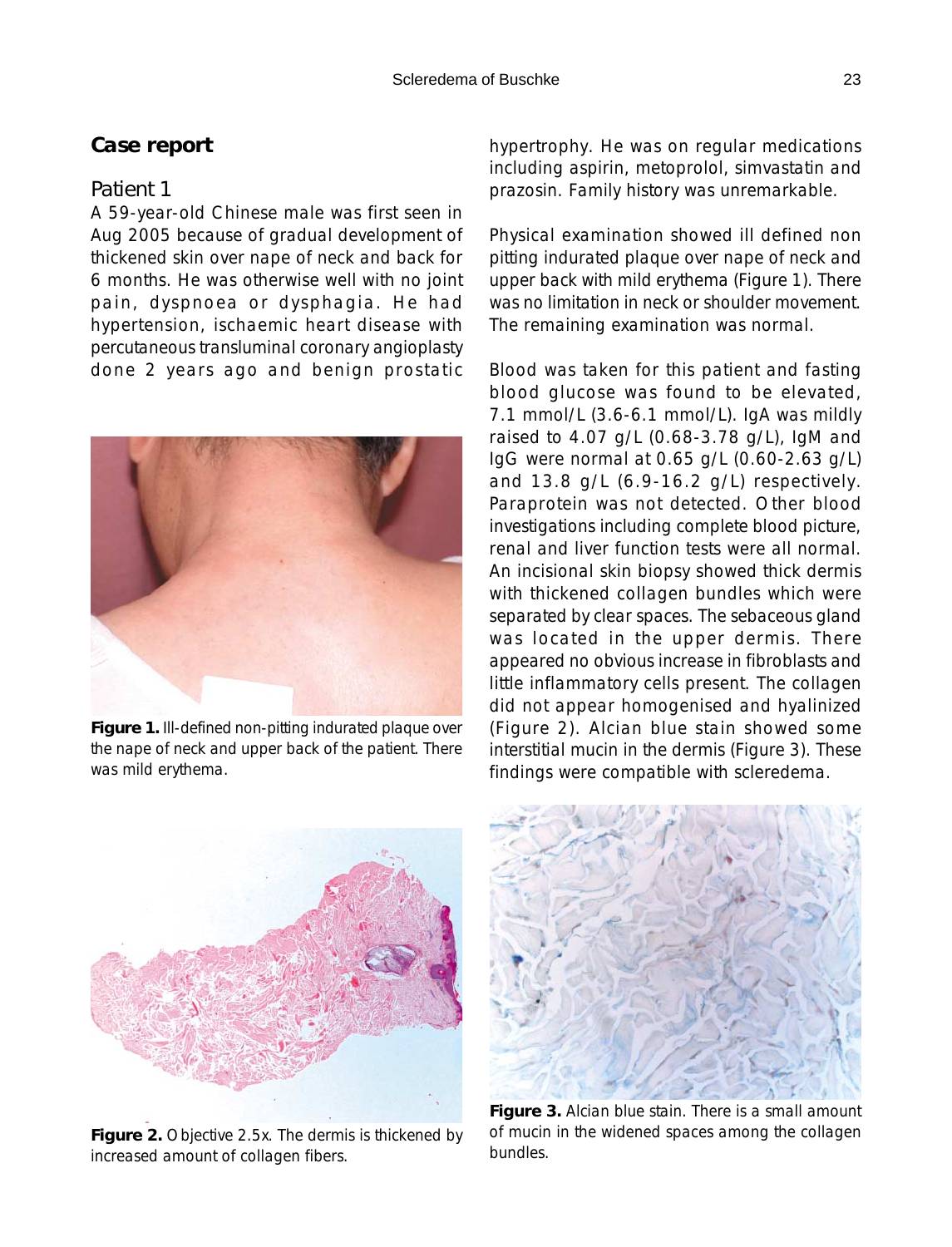### *Patient 2*

A 34-year-old Chinese male present with diffuse hardening of skin over nape of neck and extended to the upper back, shoulder, arms and chest wall for 8 years. The upper thigh and face were involved later with milder severity. He was otherwise asymptomatic with no joint pain, dysphagia and Raynaud's phenomenon.

Physical examination revealed diffuse wooden hard induration of skin over nape of neck, upper trunk and proximal upper and lower limbs with limited neck and shoulder movement (Figure 4). No area of erythema or hyperpigmentation was noted. There was no restriction of chest expansion. There was no evidence of calcinosis, sclerodactyly or telangiectasia.

Blood test revealed elevated IgG 17.1 g/L (6.94- 16.18 g/L), normal IgA 2.61 g/L (0.68-3.78 g/L) and normal IgM 0.70 g/L (0.60-2.63 g/L). IgG Lambda paraprotein of 10.4 g/L was detected. Bence-Jones protein was not found in urine. Fasting glucose was normal at 4.2 mmol/L (3.6- 6.1 mmol/L). Other blood investigations including complete blood picture, renal and liver function tests, anti-nuclear antibody and rheumatoid factor were all normal. Bone marrow examination including aspirate, clot and trephine showed normal trilineage haemopoiesis. Skin biopsy showed similar features as in patient 1 (Figures 5 & 6).

## **Discussion**

Scleredema is a rare connective tissue disease with increased amounts of collagen and glycosaminoglycans. It is a scleroderma-like disorder, which is frequently misdiagnosed as systemic sclerosis. It can be differentiated from systemic sclerosis by skin involvement clinically, usually lack of systemic features, sclerodermaspecific autoantibodies, Raynaud's phenomenon and nailfold capillary morphologic abnormalities.



**Figure 4.** Diffuse hardening of skin over nape of neck and extended to the upper back and shoulder.



**Figure 5.** H&E stain. Thickening of dermis with collagen extending into the subcutis. The collagen fibers are of near-normal appearance. Note the absence of inflammatory component.



**Figure 6.** Alcian blue stain. Dermal mucin is increased.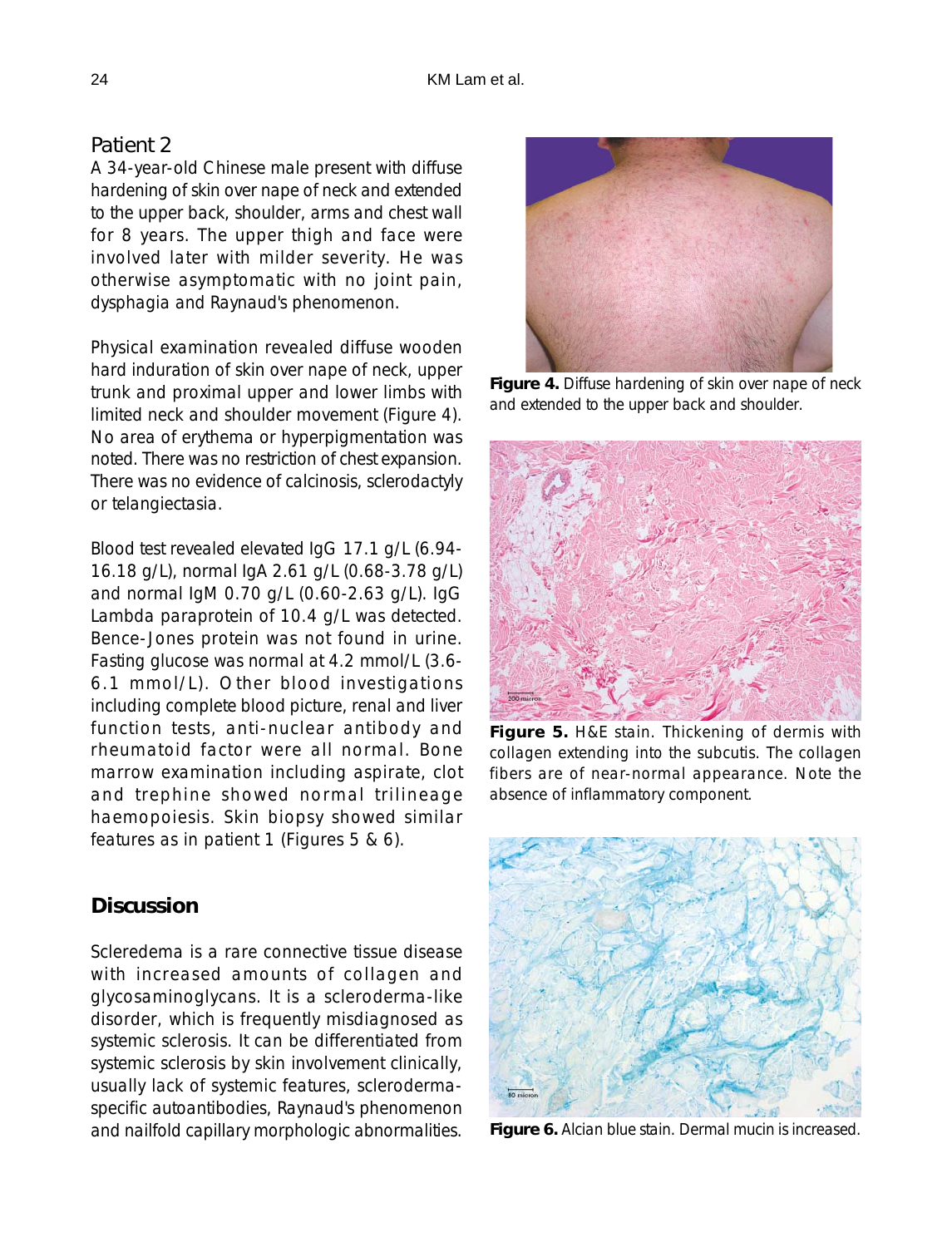Scleredema can be classified into three distinct clinical subgroups according to the associated causes. Group 1 consists of predominantly paediatric patients with onset preceded by a febrile illness, particularly streptococcal infection such as tonsillitis, pharyngitis, scarlet fever and cellulitis.1 Viral infections like influenza, cytomegalovirus, measles, pertussis, mumps and diphtheria are also reported. The condition runs an acute onset, benign course, excellent prognosis and spontaneous resolution within 2 years. Patients in group 2 have no prior history of febrile illness and they may have associated systemic disorders such as paraproteinaemia, multiple myeloma, rheumatoid arthritis, Sjogren's syndrome, or hyperparathyroidism. The onset is more insidious and it has longer duration over a period of years. Group 3 patients present with long-standing scleredema associated with type 2 diabetes mellitus. They tend to have an unremitting course. Patient 1 and 2 in our present report can be classified into the third and second group respectively. The first type of scleredema accounts for about 60% of cases according to one study.2 In Hong Kong, Leung and Chong reported 12 cases of scleredema, in whom 10 (83%) of them had diabetes mellitus; 8 (80%) of them developed diabetes as adults. Five (50%) of the 10 patients were treated using insulin, 4 (40%) were treated with oral hypoglycaemic agents, and one (10%) was treated by dietary control.<sup>3</sup> Recent study suggested that diabetes was an important associated factor and was tend to be underreported. Type 1 or type 2 diabetes may be associated with scleredema of Buschke in more than 50% of cases  $4$ 

Scleredema is characterised by ill defined, woody, non-pitting, indurated plaques with or without erythema, hyperpigmentation, or a peau d'orange appearance. Upper part of the body is usually affected and the lesion often starts from the nape of neck. Seventy-five percent of scleredema patients have neck involvement, $3$  then extends to the anterior aspects of the neck, face, upper chest and back. In extensive cases, patient may complaint of difficulty in opening their mouth and result in dysarthria. Tongue involvement is reported in scleredema. Activity of daily living may be affected because of skin involvement over joint areas. Extracutaneous involvement, including oesophagus, heart, pleurae, skeletal muscles and eyes with periorbital oedema, restricted motility and sicca syndrome,<sup>5</sup> have been reported rarely.

The diagnosis of scleredema is readily confirmed by histopathology. Blood test including complete blood picture, serum protein electrophoresis, fasting blood glucose, throat swab and antistreptolysin-O titers should be performed. For those with long-standing scleredema, serum electrophoresis done at regular intervals during follow-up is useful in detecting blood dyscrasias that may occur in association with scleredema.

Currently, there is no effective treatment available for scleredema. Physicians have to identify and treat any underlying disease such as infection, diabetes mellitus and paraproteinaemia. Treatment modalities include electron beam therapy,  $6-7$  psoralen in the form of oral, $8$  cream<sup>9</sup> and bath<sup>10</sup> with ultraviolet light A, high dose penicillin,<sup>11</sup> cyclosporine,<sup>12</sup> extracorporeal photopheresis, 13 low-density lipoprotein apheresis<sup>14</sup> and chemotherapy with oral melphalan and prednisolone<sup>15</sup> are shown to be effective in individual cases or small series only.

The prognosis of scleredema is variable. For those of infection associated, most will resolve spontaneously within 2 years. Patients of other groups usually run a remitting course over many years. Most of the cases have limited skin involvement without affecting their daily life. To our knowledge, patient 2 with paraproteinaemia is the first reported case of scleredema of Buschke associated with paraproteinaemia in Hong Kong. Paraproteinaemia, also known as monoclonal gammopathy, is characterised by clonal proliferation of plasma cells that produced homogeneous immunoglobulin protein.<sup>16</sup> The paraproteinaemia in patient 2 can be classified